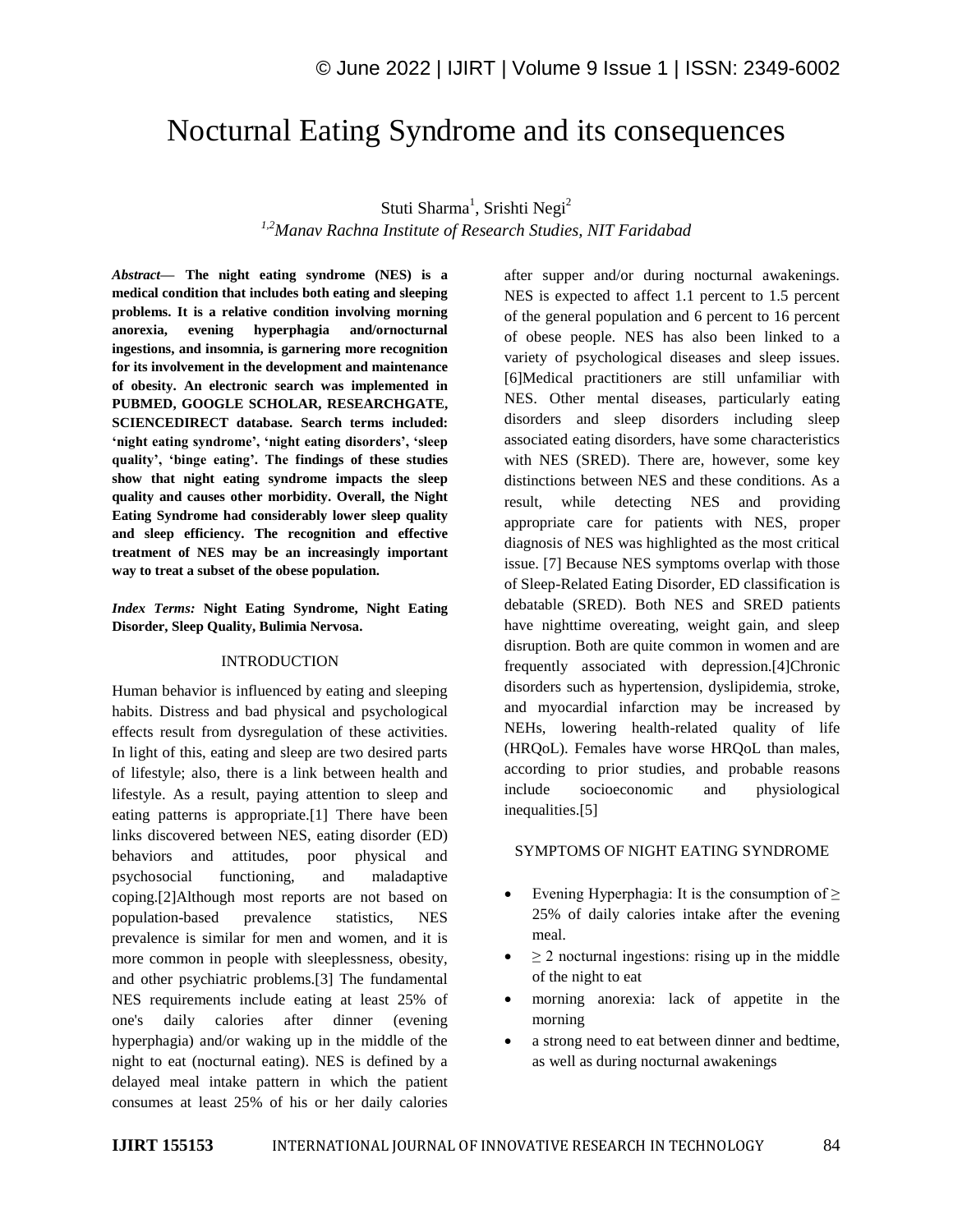- at least four to five nights of sleeplessness each week; assumption that eating is required to commence or resume sleep
- a gloomy mood that intensifies in the evening

Because of the wide range of symptoms linked with NES, it's best to think of it as a combination of eating, sleeping, mood, and stress disorder symptoms.[7]

# CONSEQUENCES OF NIGHT EATING SYNDROME

#### Binge eating syndrome:

In patients with BN, the prevalence of NES was estimated to be 9 percent–47 percent. The high comorbidity rates and varying degrees of symptom overlap between NES and other EDs have sparked a dispute about how NES should be defined.

#### Sleep apnea:

Sleep problems may be caused by and/or triggered by NES. Insomnia and sleep disorders may also occur before NES. Patients with NES have difficulty initiating and maintaining sleep, according to existing research. Low sleep efficiency has also been linked to NES.

#### Sleep related eating syndrome:

This is mostly to differentiate NES from the rarer sleep-related eating disorder (SRED) (formerly NSRED). SRED is classified as a parasomnia, and it is frequently accompanied by sleep walking and restless leg syndrome. Sedative hypnotics can cause SRED. It is characterized by strange eating choices and a strong desire to eat before sleeping.

## Depression:

NES appears to be common in those who are mentally unwell. The prevalence of NES in outpatient psychiatric populations in the United States ranges from 12.3% to 25%, and some data suggests that antipsychotic medication may aggravate the symptoms. Depression in NES has an unusual pattern with particular circadian characteristics. In contrast to depression, which is worse in the morning and improves throughout the day, mood is usually better in the morning and worsens in the evening and night.

Anxiety:

Night anxiety appears to be more common in adults with NES than in adults with BED, and morbidly obese nocturnal snackers have similar heightened levels of psychological stress and melancholy.[8]

## TREATMENT

#### Cognitive behavioral therapy:

Research on effective treatments specific to NES has been minimal, with just one randomized, controlled trial published to date. Case reports and open-label trials have suggested benefit from a variety of strategies including pharmacological treatment, cognitive behavior therapy (CBT) and several other treatment alternatives such as progressive muscle relaxation, phototherapy, and behavior therapy.It presented the information currently available, with the recommendation that further research be conducted within each of the treatment modalities to build upon the nascent literature base of effective treatments for NES. The first study to investigate cognitive behavioral therapy (CBT) for NES was conducted by Allison and colleagues8 in response to the observed cognitive component of night eating behavior. The primary goal of CBT for NES is to correct the delay in circadian eating rhythms by shifting food intake to earlier in the day, while simultaneously interrupting the overlearned relationship between night time eating, faulty cognitions, and sleep onset.

## Behavior therapies:

Therapies traditionally used for the treatment of mood and anxiety disorders, such as behavior therapy, may also be adapted to successfully treat NES. To date, two case study reports have examined the effectiveness of behavioral therapy for NES. This behavioral plan remained effective in controlling the client's night eating symptoms at an 18-month follow up, but his symptoms reportedly returned if his plan was not in place.

## Progressive muscle relaxation:

Progressive muscle relaxation (PMR) is a therapeutic technique designed to achieve muscular relaxation through the tension and release of various muscle groups. A major limitation of this trial was its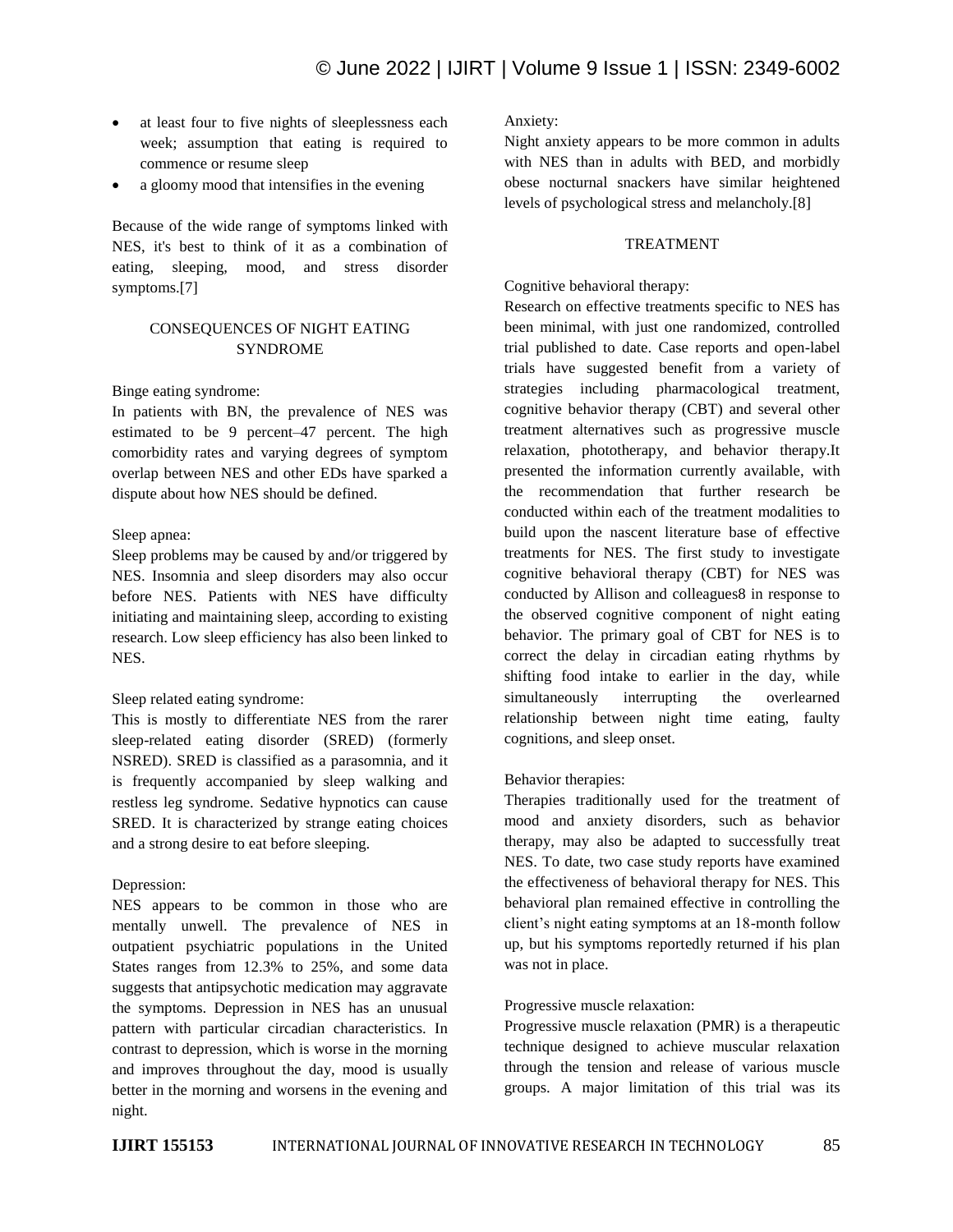brevity. Future studies should follow adherence and outcome over a longer period of time.

# Phototherapy:

Phototherapy uses melatonin as its role in the onset of seasonal depression, and that adjusting the levels of melatonin in the body would lead to symptom improvement. Because NES has been conceptualized as a disorder of circadian rhythm, and because melatonin is involved in the regulation of circadian rhythms, phototherapy has been proposed as a logical treatment choice for NES.[9]

## **METHODOLOGY**

An electronic search was conducted on PubMed, Elsevier, ScienceDirect, Academia with a search word of night eating syndrome, night eating disorder, Sleep-Related Eating Disorder, eating disorder. The paper was considered which included night eating syndrome or its diagnostics or consequences associated with it. The paper which did not concluded any information about night eating syndrome were excluded.

Results, included original research and other reviews, were assessed at title, abstract, or by reading the full papers. Studies included when they met a) the definition of night eating syndrome studies b) papers addressed any aspect of night eating syndrome and its consequences associated with night eating syndrome.

# DISCUSSION & CONCLUSION

We discovered that the prevalence of night eating syndrome is higher among teenagers (more women than men). People's health is being affected as a result of the consequences. Anxiety, sadness, binge eating disorders, sleep eating disorders, and sleep apnea were among the effects, which increased the risk of morbidity in those affected. Because there is currently little knowledge of the illness assessment and diagnosis is also very less practiced. Treatment options are confined to therapy and lifestyle modifications. For diagnostic and assessment purposes, one has to take Night Eating Diagnostic Questionnaire. Increased prevalence of night eating syndrome is associated with increase in OTT platforms availability, the pessimistic behavior of people towards bad eating habits is on surge.

The need to change the lifestyle and dietary patterns is very crucial for treatment of this disorder.

Due to stagnant lifestyle and tensed work environment, mental health issues are raising among which night eating syndrome cases might be also be increasing.

# REFERENCE

- [1] Golmohammadi M, Samieefar N, YariBoroujeni R, Rezazadeh A. Association between the behavior of eating disordered and sleep disturbance in Shahid Beheshti University of Medical Students. SDH. 2019;5(1):27-35. DOI: https://doi.org/10.22037/sdh.v5i1.25929
- [2] Cristin D. Runfola, PhD1, Kelly C. Allison, PhD2, Kristina K. Hardy, PhD3, James Lock, MD, PhD4, and Rebecka Peebles, MD5. Prevalence and Clinical Significance of Night Eating Syndrome in University Students. J Adolesc Health. 2014 July ; 55(1): 41–48. doi:10.1016/j.jadohealth.2013.11.012.
- [3] Nolan and Geliebter Journal of Eating Disorders (2019) 7:39 https://doi.org/10.1186/s40337-019- 0268-9
- [4] Kaur J, Dang AB, Gan J, An Z and Krug I (2022) Night Eating Syndrome in Patients With Obesity and Binge Eating Disorder: A Systematic Review. Front. Psychol. 12:766827. doi: 10.3389/fpsyg.2021.766827
- [5] Kim, Y.; Kwak, J.H.; Paik, J.K. Association of Night Eating Habits with Health-Related Quality of Life (HRQoL) in University Students. Healthcare 2022, 10, 640. https://doi.org/10.3390/ healthcare10040640
- [6] Allison KC, Tarves EP. Treatment of night eating syndrome. Psychiatr Clin North Am. 2011;34(4):785–796
- [7] Allison, K. C., &Tarves, E. P. (2011). Treatment of night eating syndrome. The Psychiatric clinics of North America, 34(4), 785–796. https://doi.org/10.1016/j.psc.2011.08.002
- [8] Cleator, J., Abbott, J., Judd, P., Sutton, C., & Wilding, J. P. (2012). Night eating syndrome: implications for severe obesity. Nutrition & diabetes, 2(9), e44. https://doi.org/10.1038 /nutd.2012.16
- [9] Allison, K. C., &Tarves, E. P. (2011). Treatment of night eating syndrome. The Psychiatric clinics